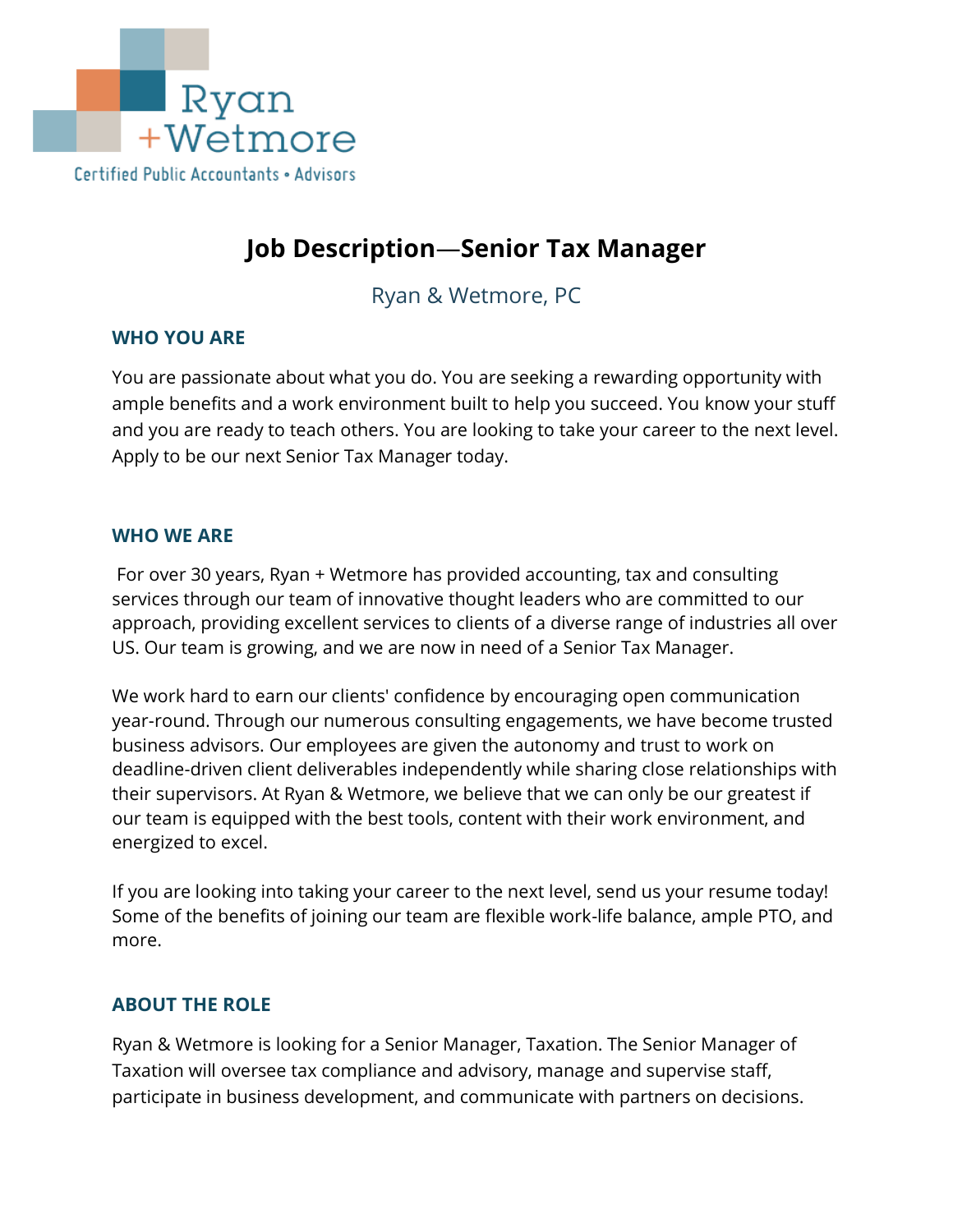This role will directly oversee client engagements related to taxation and will require someone capable of analyzing client needs and implementing solutions.

#### **Client Work**

- Lead client relationships on day-to-day tax matters supporting partners with service execution and development of extended services.
- Plan and participate in tax projects and compliance on various clients including law firms, engineering firms, medical and other types of professional service businesses
- Communicate with business owners as well as the internal accounting and tax departments of business clients to ensure delivery of exceptional client service

#### **Taxation**

- Provide tax compliance, planning, and advisory services to Ryan & Wetmore, P.C. clients
- Proactively research existing and proposed tax law to determine impact on clients' financial position; present finding / recommendations to clients as appropriate
- Experience and understanding of flow through taxation, Partnership and S Corp.
- Review work papers prepared by staff; recommend changes, additional documentation, research, and calculations as necessary to comply with applicable tax law and Firm policy
- Recommend tax strategies and solutions by being a thought leader understanding client's business requirements and current market conditions

#### **Business Development**

- Participate in business development activities to increase client base; attend networking events and industry meetings and partake in thought leadership and speaking engagements
- Interact directly with Partners on matters related to client and engagement management
- Assist with business development activities by expanding existing client relationships and proposal participation and new business prospect sales appointments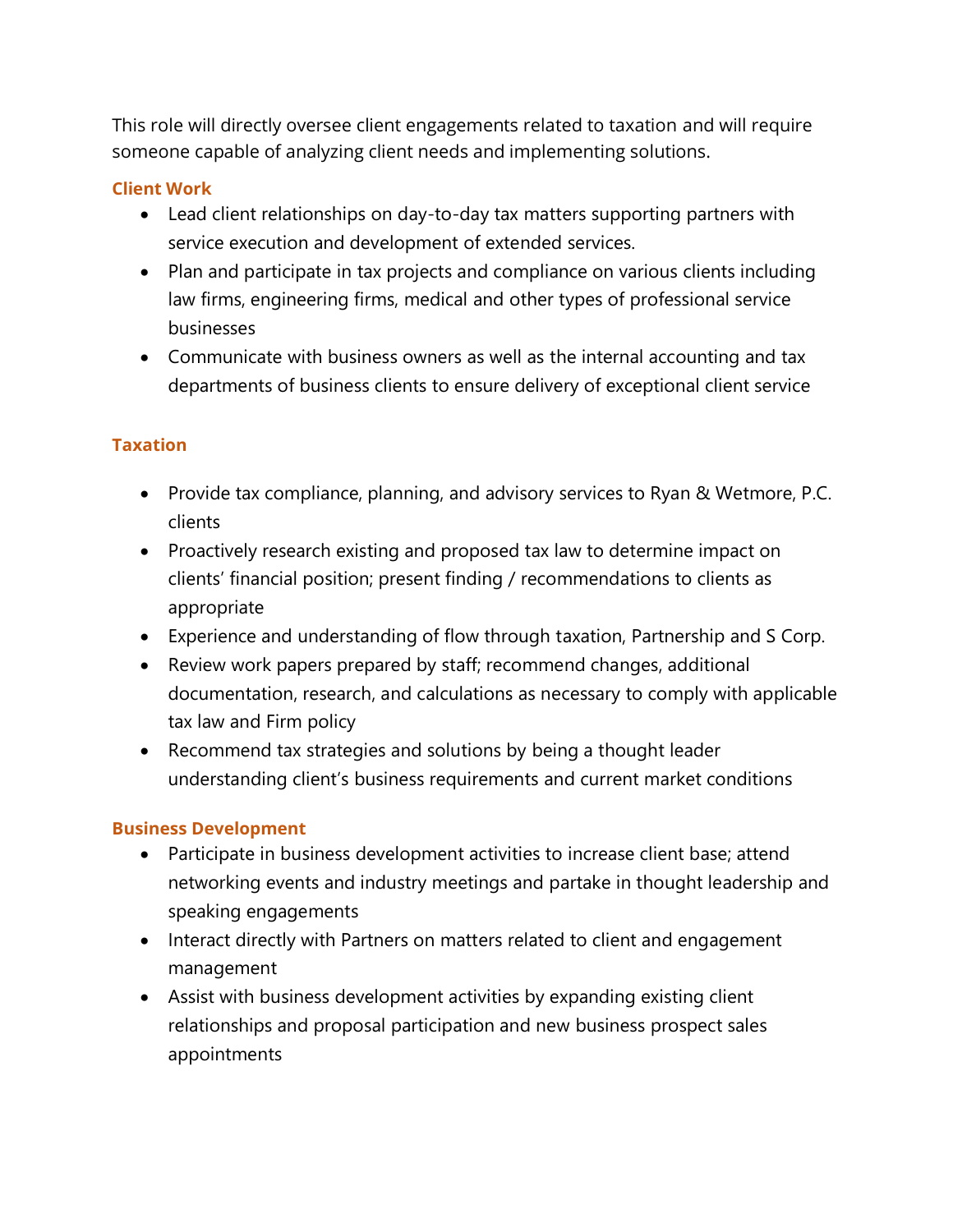- Manage, supervise, train and lead the staff through counsel, guidance and coaching. Evaluate performance and work efforts; participate in performance appraisal process
- Manage engagements and projects in order to achieve specific revenue and profit objectives through the management of the client's budget, invoicing for time incurred and collecting fees billed
- Assist with recruiting activities to include campus recruiting along with referring experienced individuals to the firm and participating in the firm's Employee Referral Bonus Program
- Demonstrate excellent team skills, positive attitude and high ethical standards
- Confidentiality of Firm and client information is critical.

## **Requirements**

- Minimum of eight (8) years of public accounting experience
- Degree in Accounting or related field required
- Master's in taxation, JD or other applicable advanced degree preferred
- Active CPA license required
- Experience reviewing corporate returns, flow through entities, multi-state, partnerships, and individual tax returns
- Strong technical proficiency
- Willing to travel locally (DC/MD/VA); limited travel involved
- Excellent analytical, technical and tax accounting skills with proficiency in US GAAP, S Corporations, C Corporations and Pass-through experience
- Experience in preparation and review of Corporate, S-Corp. and/or Partnership tax returns is required
- The ability to work effectively in a team environment with all levels of client personnel in various industries
- Capable of effectively developing and maintaining client relationships
- Excellent written/verbal communications and collaboration skills
- Ability to compose written tax advice
- Strong leadership and business development skills and integrity within a professional environment
- Ability to manage multiple engagements in a fast-paced environment
- Computer software experience, including knowledge of various tax software packages and technologies, is expected.